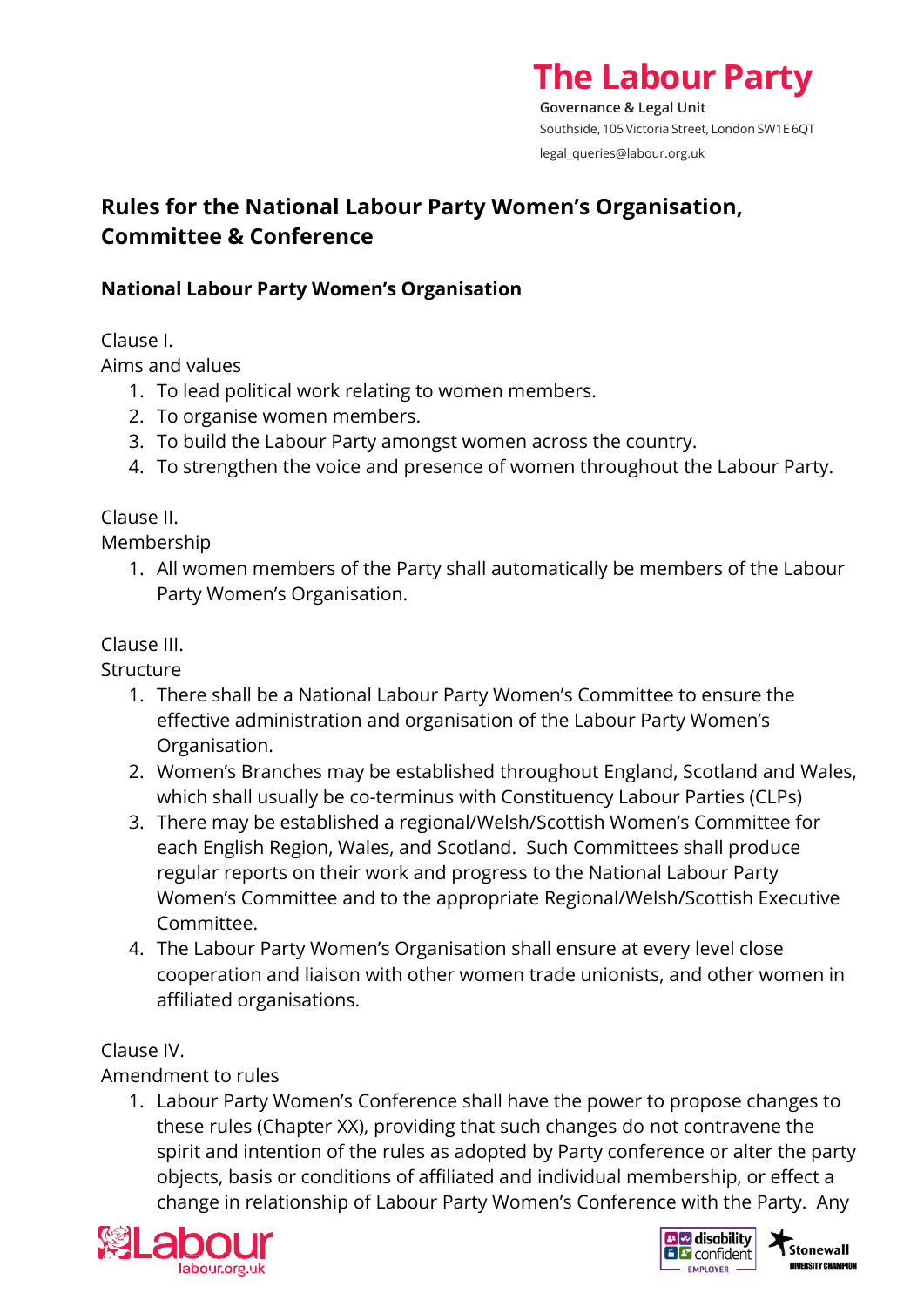such proposal must secure the support of at least a two thirds majority at Labour Party Women's Conference.

2. Rule Changes receiving a two thirds majority on a card vote at Labour Party Women's Conference would, subject to agreement to timetabling by the NEC, be tabled at the next Annual Conference. Amendments to these rules would take effect once passed by Annual Conference.

#### **National Labour Party Women's Committee & Conference**

Clause I.

Aims and values

- 1. To lead political work relating to women members.
- 2. To organise women members.
- 3. To build the Labour Party amongst women across the country.
- 4. To strengthen the voice and presence of women throughout the Labour Party.
- 5. To make recommendations to the NEC and its sub-committees relating to women members.
- 6. To set a timetable for Labour Party Women's Conference (in consultation with the WCAC), and to oversee the overall direction of the Labour Party Women's Organisation, including Annual Labour Party Women's Conference.

#### Clause II.

Membership

- 1. The National Labour Party Women's Committee shall comprise women members of the Labour Party as follows:
	- a. Voting members:
		- A. Six members elected by CLPs at the Labour Party Women's Conference.
		- B. Six members elected by affiliated trade unions at the Labour Party Women's Conference.
		- C. One member elected by Socialist Societies at the Labour Party Women's Conference.
		- D. One member elected by the Women's PLP.
		- E. One member elected by women members of the ALC.
		- F. One member appointed by each of any Scottish or Welsh Women's Committee.
		- G. The NEC Vice Chair for Women.
	- b. In order to ensure effective communication an joint working across different parts of the Party, the following people will be Ex Officio members of the Committee:
		- A. Women members of the NEC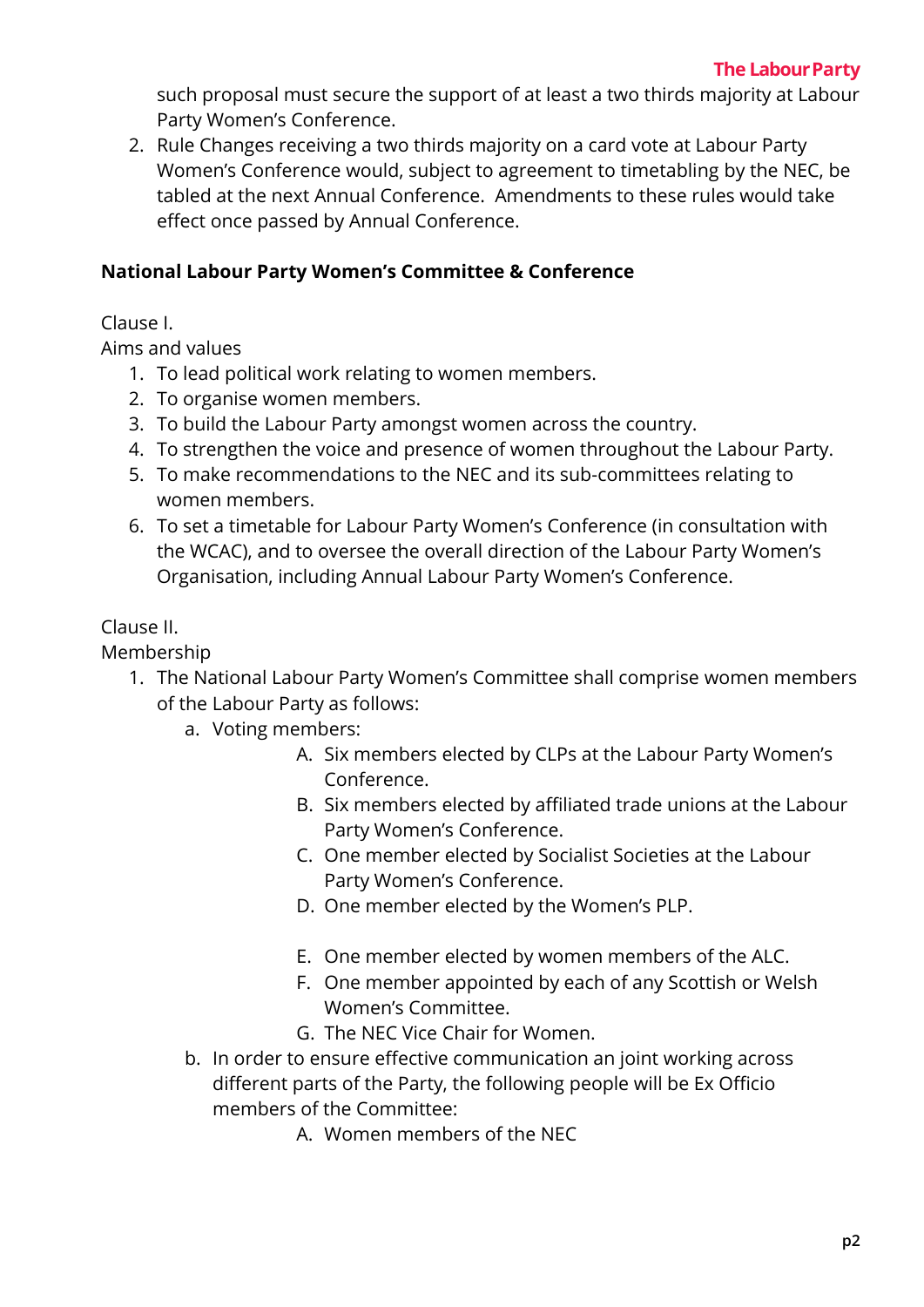- B. When in Government, the Minister or Secretary of State with responsibility for Women. When in Opposition, the relevant Shadow Minister or Secretary of State.
- C. One woman member appointed by each of any national BAME, disabled members or Young Labour organisation.

2. Representatives of other groups within the Labour Party may be invited to attend meeting of the National Labour Party Women's Committee, at the discretion of the Chair.

3. All members of the National Labour Party Women's Committee shall serve a term of two years.

4. Ex officio members shall not have voting rights.

## Clause III.

**Officers** 

1. The Officers of the National Labour Party Women's Committee shall be Chair and two Vice Chairs, to be elected by members of the Committee.

## Clause V.

Meetings

1. The National Labour Party Women's Committee shall meet at least three times per year, with additional meetings to be scheduled as often as necessary.

# Clause VII.

Labour Party Women's Conference

- 1. There shall be an Annual Labour Party Women's Conference which shall wherever practicable be held in the spring.
- 2. The NEC will determine the basis for delegations of women to the Labour Party Women's Conference, with positive action to ensure BAME, LGBT, disabled members or young members as delegates.
- 3. CLPs and affiliated organisations will be entitled to send delegations to the Annual Labour Party Women's Conference.
	- i. For CLPs, where established, delegates shall be elected by Women's Branches, otherwise delegates shall be elected by CLPs. Where a Women's Branch covers more than one CLP, delegates shall be elected only by members of the Women's Branch who are also members of the individual component CLPs.
	- ii. Delegates shall be appointed by affiliated trade unions or other affiliated organisations in accordance with each organisation's rules and processes. This will be on the basis of one delegate per 10,000 members or part thereof, up to a maximum of 25 delegates per affiliate.
- 4. The procedure to be followed at Labour Party Women's Conference shall mirror Annual Conference as far as practicable, in the event of card votes or ballots, voting shall be in two sections: affiliates and CLPs.
	- i. Affiliated organisations shall cast a vote on the basis of the number of members for whom affiliation fees were paid for the year ending 31